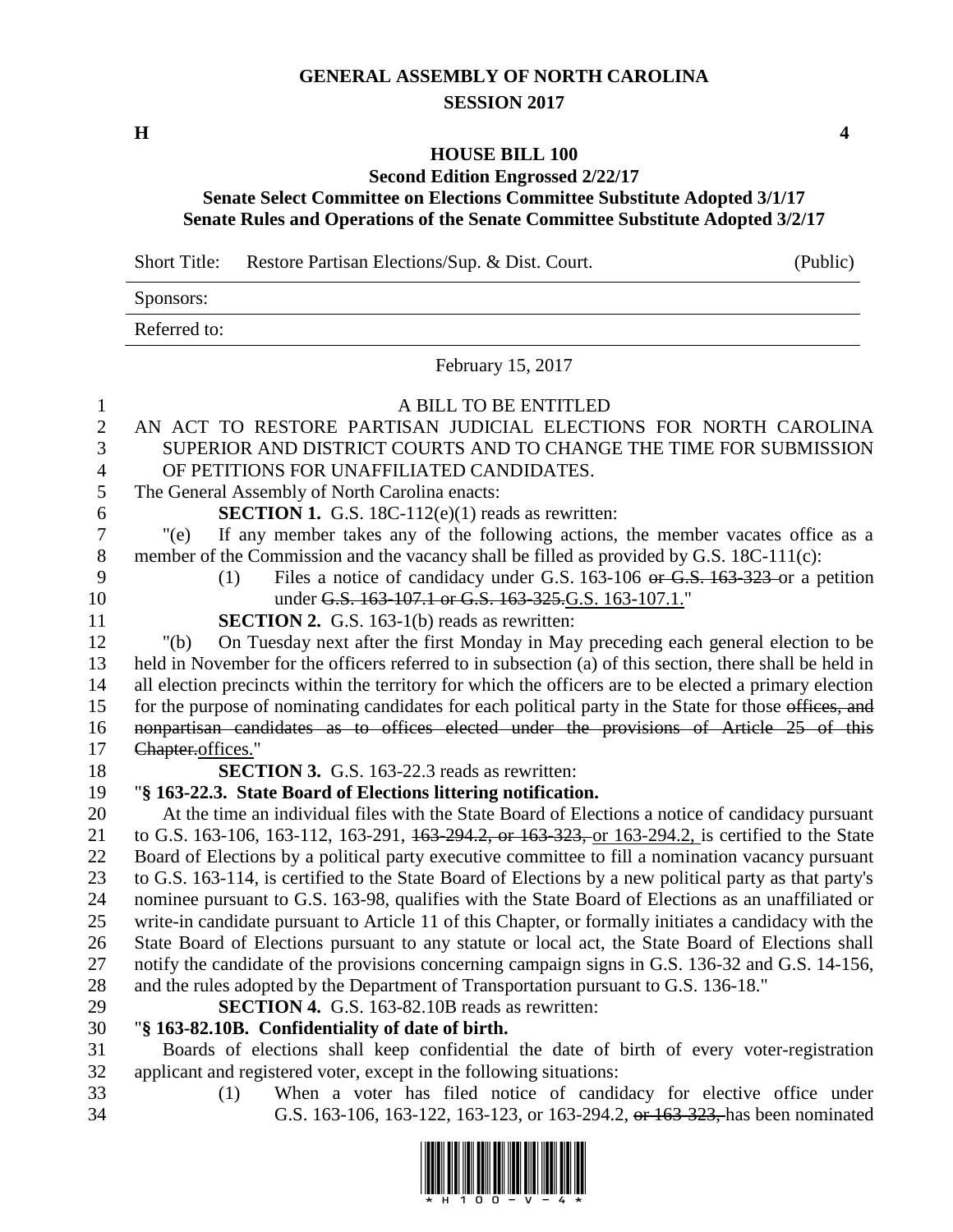|                                 | <b>Session 2017</b><br><b>General Assembly Of North Carolina</b>                                                                                                                                                                             |
|---------------------------------|----------------------------------------------------------------------------------------------------------------------------------------------------------------------------------------------------------------------------------------------|
| $\mathbf{1}$<br>$\sqrt{2}$<br>3 | as a candidate under G.S. 163-98 or G.S. 163-114, or has otherwise formally<br>become a candidate for elective office. The exception of this subdivision does<br>not extend to an individual who meets the definition of "candidate" only by |
| $\overline{4}$<br>5<br>6        | beginning a tentative candidacy by receiving funds or making payments or<br>giving consent to someone else to receive funds or transfer something of value<br>for the purpose of exploring a candidacy.                                      |
| $\boldsymbol{7}$                |                                                                                                                                                                                                                                              |
|                                 | When a voter is serving in an elective office.<br>(2)                                                                                                                                                                                        |
| $8\,$<br>9<br>10                | When a voter has been challenged pursuant to Article 8 of this Chapter.<br>(3)<br>When a voter-registration applicant or registered voter expressly authorizes in<br>(4)<br>writing the disclosure of that individual's date of birth.       |
| 11<br>12<br>13                  | (5)<br>When requested by a county jury commission established pursuant to G.S. 9-1<br>for purposes of preparing the master jury list in that county pursuant to<br>G.S. 9-2.                                                                 |
| 14                              | The disclosure of an individual's age does not constitute disclosure of date of birth in violation                                                                                                                                           |
| 15                              | of this section.                                                                                                                                                                                                                             |
| 16                              | The county board of elections shall give precinct officials access to a voter's date of birth                                                                                                                                                |
| 17<br>18                        | where necessary for election administration, consistent with the duty to keep dates of birth<br>confidential.                                                                                                                                |
| 19                              | Disclosure of a date of birth in violation of this section shall not give rise to a civil cause of                                                                                                                                           |
| 20<br>21                        | action. This limitation of liability does not apply to the disclosure of a date of birth in violation of<br>this subsection as a result of gross negligence, wanton conduct, or intentional wrongdoing that                                  |
| 22                              | would otherwise be actionable."                                                                                                                                                                                                              |
| 23                              | <b>SECTION 5.</b> G.S. 163-106, as amended by Section 21(a) of S.L. 2016-125, reads as                                                                                                                                                       |
| 24                              | rewritten:                                                                                                                                                                                                                                   |
| 25<br>26                        | "§ 163-106. Notices of candidacy; pledge; with whom filed; date for filing; withdrawal.                                                                                                                                                      |
| 27                              | Time for Filing Notice of Candidacy. – Candidates seeking party primary nominations<br>(c)                                                                                                                                                   |
| 28<br>29                        | for the following offices shall file their notice of candidacy with the State Board of Elections no<br>earlier than 12:00 noon on the second Monday in February and no later than 12:00 noon on the                                          |
| 30                              | last business day in February preceding the primary:                                                                                                                                                                                         |
| 31                              | Governor                                                                                                                                                                                                                                     |
| 32                              | <b>Lieutenant Governor</b>                                                                                                                                                                                                                   |
| 33                              | All State executive officers                                                                                                                                                                                                                 |
| 34                              | Justices of the Supreme Court                                                                                                                                                                                                                |
| 35                              | Judges of the Court of Appeals                                                                                                                                                                                                               |
| 36                              | Judges of the superior court                                                                                                                                                                                                                 |
| 37                              | Judges of the district court                                                                                                                                                                                                                 |
| 38                              | <b>United States Senators</b>                                                                                                                                                                                                                |
| 39                              | Members of the House of Representatives of the United States                                                                                                                                                                                 |
| 40                              | District attorneys                                                                                                                                                                                                                           |
| 41                              | Candidates seeking party primary nominations for the following offices shall file their notice                                                                                                                                               |
| 42                              | of candidacy with the county board of elections no earlier than 12:00 noon on the second Monday                                                                                                                                              |
| 43                              | in February and no later than 12:00 noon on the last business day in February preceding the                                                                                                                                                  |
| 44                              | primary:                                                                                                                                                                                                                                     |
| 45                              | <b>State Senators</b>                                                                                                                                                                                                                        |
| 46                              | Members of the State House of Representatives                                                                                                                                                                                                |
| 47                              | All county offices.                                                                                                                                                                                                                          |
| 48                              | Notice of Candidacy for Certain Offices to Indicate Vacancy. - In any primary in<br>(d)                                                                                                                                                      |
| 49                              | which there are two or more vacancies for associate justices for the Supreme Court, two or more                                                                                                                                              |
| 50                              | vacancies for the Court of Appeals, or two or more vacancies for district court judge, or two                                                                                                                                                |
| 51                              | vacancies for United States Senator from North Carolina, each candidate shall, at the time of filing                                                                                                                                         |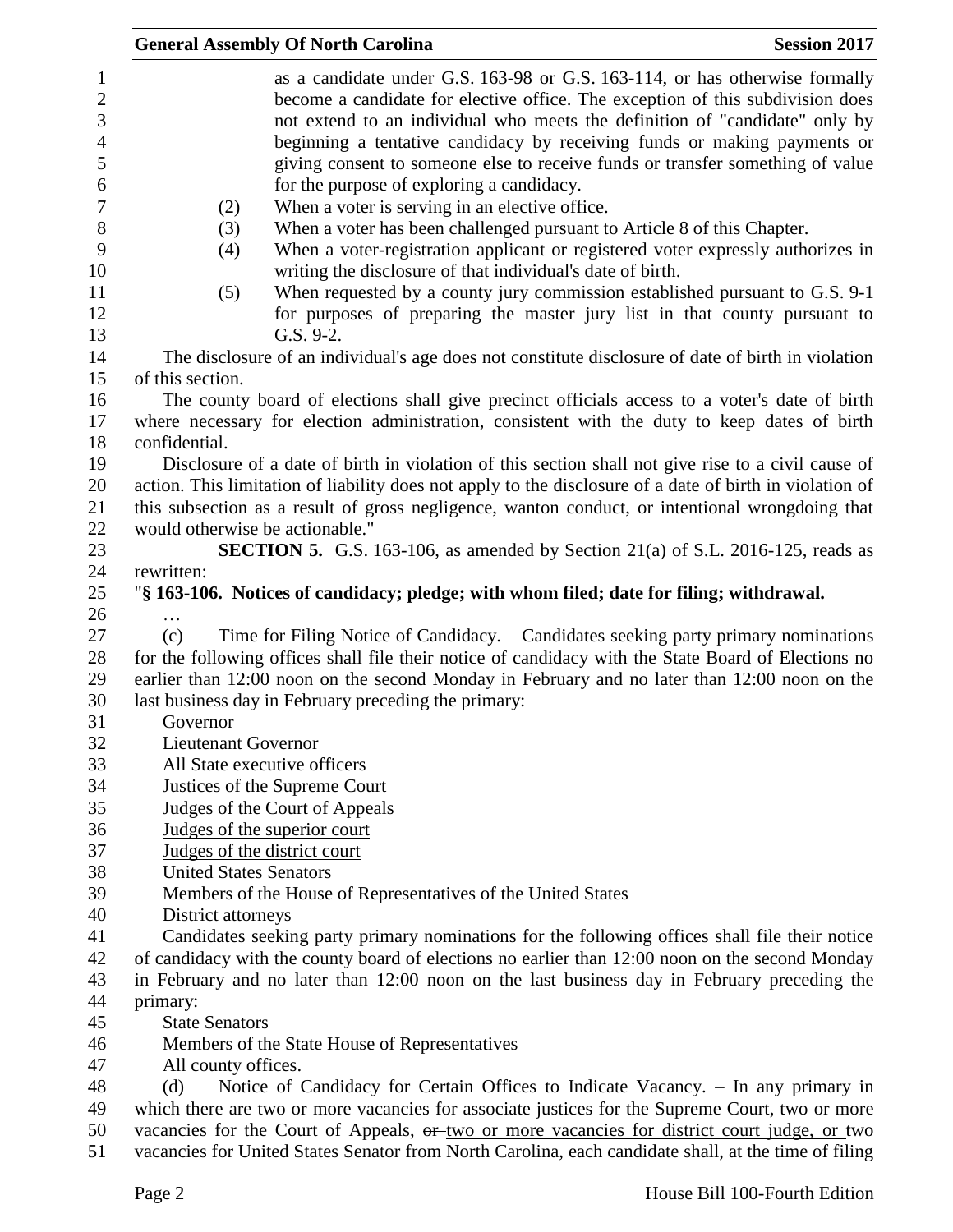| 6        | nomination to the vacancy for which the candidate has given notice of candidacy as provided in<br>this subsection. |                                                                                                            |  |  |
|----------|--------------------------------------------------------------------------------------------------------------------|------------------------------------------------------------------------------------------------------------|--|--|
| $\tau$   |                                                                                                                    |                                                                                                            |  |  |
| $8\,$    |                                                                                                                    |                                                                                                            |  |  |
| 9        | (f)<br>Candidates required to file their notice of candidacy with the State Board of Elections                     |                                                                                                            |  |  |
| 10       |                                                                                                                    | under subsection (c) of this section shall file along with their notice a certificate signed by the        |  |  |
| 11       |                                                                                                                    | chairman of the board of elections or the director of elections of the county in which they are            |  |  |
| 12       |                                                                                                                    | registered to vote, stating that the person is registered to vote in that county, if the candidacy is for  |  |  |
| 13       | superior court judge and the county contains more than one superior court district, stating the                    |                                                                                                            |  |  |
| 14       | superior court district of which the person is a resident, stating the party with which the person is              |                                                                                                            |  |  |
| 15       | affiliated, and that the person has not changed his affiliation from another party or from                         |                                                                                                            |  |  |
| 16       | unaffiliated within three months prior to the filing deadline under subsection (c) of this section. In             |                                                                                                            |  |  |
| 17       | issuing such certificate, the chairman or director shall check the registration records of the county              |                                                                                                            |  |  |
| 18       |                                                                                                                    | to verify such information. During the period commencing 36 hours immediately preceding the                |  |  |
| 19       |                                                                                                                    | filing deadline the State Board of Elections shall accept, on a conditional basis, the notice of           |  |  |
| 20       |                                                                                                                    | candidacy of a candidate who has failed to secure the verification ordered herein subject to receipt       |  |  |
| 21       |                                                                                                                    | of verification no later than three days following the filing deadline. The State Board of Elections       |  |  |
| 22       |                                                                                                                    | shall prescribe the form for such certificate, and distribute it to each county board of elections no      |  |  |
| 23       | later than the last Monday in December of each odd-numbered year.                                                  |                                                                                                            |  |  |
| 24       |                                                                                                                    |                                                                                                            |  |  |
| 25       | (i)                                                                                                                | No person may file a notice of candidacy for superior court judge, unless that person is,                  |  |  |
| 26       |                                                                                                                    | at the time of filing the notice of candidacy, a resident of the judicial district as it will exist at the |  |  |
| 27       |                                                                                                                    | time the person would take office if elected. No person may be nominated as a superior court               |  |  |
| 28       |                                                                                                                    | judge under G.S. 163-114, unless that person is, at the time of nomination, a resident of the              |  |  |
| 29       |                                                                                                                    | judicial district as it will exist at the time the person would take office if elected. This subsection    |  |  |
| 30       |                                                                                                                    | implements Section 9(1) of Article IV of the North Carolina Constitution, which requires regular           |  |  |
| 31       | superior court judges to reside in the district for which elected."                                                |                                                                                                            |  |  |
| 32       |                                                                                                                    | <b>SECTION 6.</b> G.S. 163-107(a), as amended by Section 21(b) of S.L. 2016-125, reads                     |  |  |
| 33       | as rewritten:                                                                                                      |                                                                                                            |  |  |
| 34       | "(a)                                                                                                               | Fee Schedule. - At the time of filing a notice of candidacy, each candidate shall pay to                   |  |  |
| 35       | the board of elections with which the candidate files under the provisions of G.S. 163-106 a filing                |                                                                                                            |  |  |
| 36       | fee for the office sought in the amount specified in the following tabulation:                                     |                                                                                                            |  |  |
| 37       |                                                                                                                    |                                                                                                            |  |  |
| $38\,$   | <b>Office Sought</b>                                                                                               | <b>Amount of Filing Fee</b>                                                                                |  |  |
| 39       | Governor                                                                                                           | One percent $(1\%)$ of the annual salary of the                                                            |  |  |
| 40       |                                                                                                                    | office sought                                                                                              |  |  |
| 41       | Lieutenant Governor                                                                                                | One percent $(1\%)$ of the annual salary of the                                                            |  |  |
| 42       |                                                                                                                    | office sought                                                                                              |  |  |
| 43       | All State executive offices                                                                                        | One percent $(1%)$ of the annual salary of the                                                             |  |  |
| 44       |                                                                                                                    | office sought                                                                                              |  |  |
| 45       | All Justices of the Supreme Court,                                                                                 |                                                                                                            |  |  |
| 46       | Judges of the Court of Appeals, and                                                                                |                                                                                                            |  |  |
| 47       | Justices, Judges, and                                                                                              | One percent $(1\%)$ of the annual salary of                                                                |  |  |
| 48       | District Attorneys of the General                                                                                  | the office sought                                                                                          |  |  |
| 49       | Court of Justice                                                                                                   |                                                                                                            |  |  |
| 50<br>51 | <b>United States Senator</b>                                                                                       | One percent $(1\%)$ of the annual salary of the<br>office sought                                           |  |  |
|          |                                                                                                                    |                                                                                                            |  |  |
|          | House Bill 100-Fourth Edition                                                                                      | Page 3                                                                                                     |  |  |
|          |                                                                                                                    |                                                                                                            |  |  |

1 notice of candidacy, file with the State Board of Elections a written statement designating the vacancy to which the candidate seeks nomination. A person seeking election for a specialized vacancy to which the candidate seeks nomination. A person seeking election for a specialized 3 district judgeship established under G.S. 7A-147 shall, at the time of filing notice of candidacy, 4 file with the State Board of Elections a written statement designating the specialized judgeship to 5 which the person seeks nomination. Votes cast for a candidate shall be effective only for

## **General Assembly Of North Carolina Session 2017**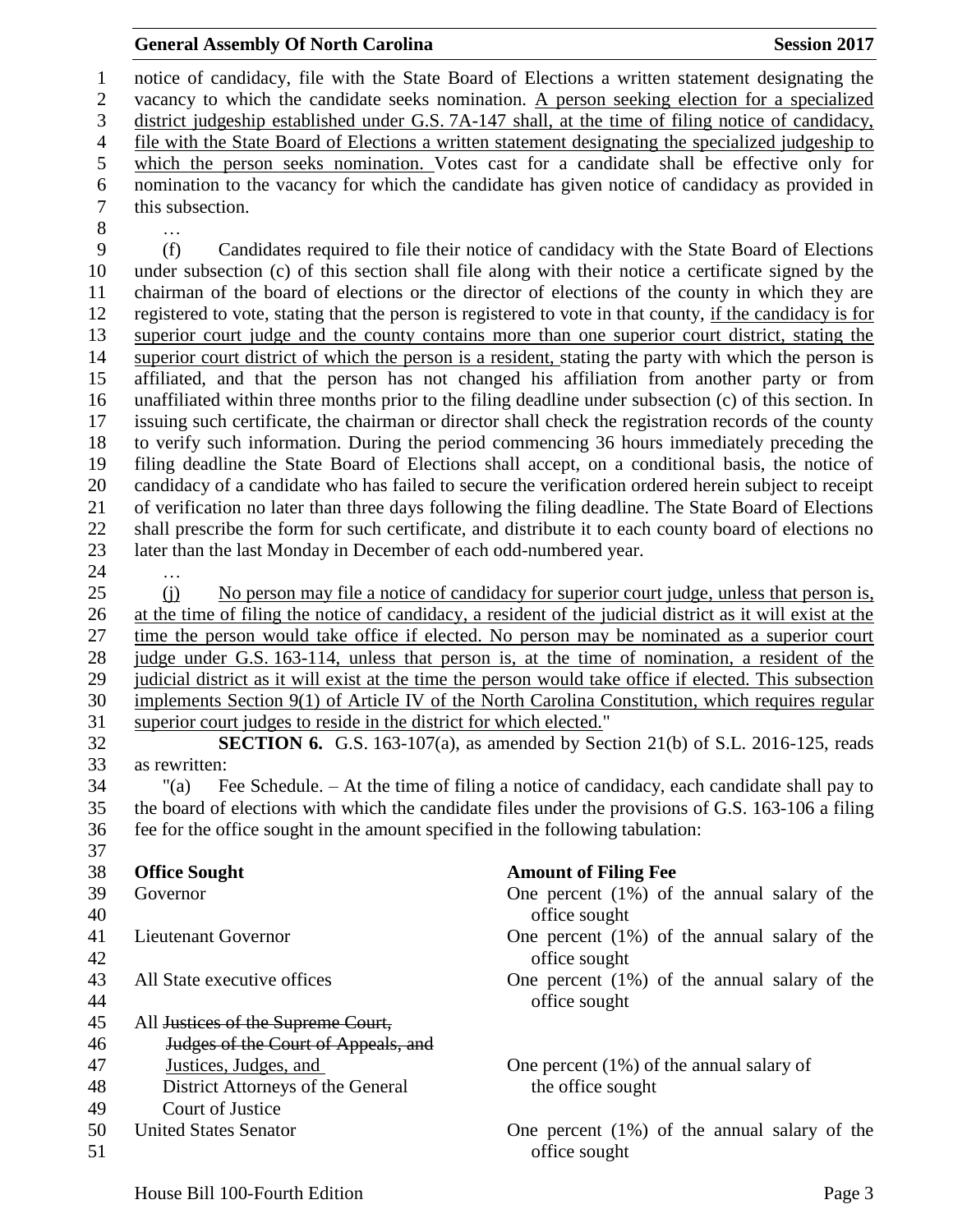| <b>General Assembly Of North Carolina</b>                                                                | <b>Session 2017</b>                                                                                   |  |  |
|----------------------------------------------------------------------------------------------------------|-------------------------------------------------------------------------------------------------------|--|--|
| Members of the United States House                                                                       | One percent $(1\%)$ of the annual salary of                                                           |  |  |
| of Representatives                                                                                       | the office sought                                                                                     |  |  |
| <b>State Senator</b>                                                                                     | One percent $(1%)$ of the annual salary of the                                                        |  |  |
|                                                                                                          | office sought                                                                                         |  |  |
| Member of the State House of                                                                             | One percent $(1\%)$ of the annual salary of                                                           |  |  |
| Representatives                                                                                          | the office sought                                                                                     |  |  |
| All county offices not compensated by fees                                                               | One percent $(1\%)$ of the annual salary of the                                                       |  |  |
|                                                                                                          | office sought                                                                                         |  |  |
| All county offices compensated partly                                                                    | One percent $(1\%)$ of the first annual                                                               |  |  |
| by salary and partly by fees                                                                             | salary to be received (exclusive of fees)                                                             |  |  |
| The salary of any office that is the basis for calculating the filing fee is the starting salary for     |                                                                                                       |  |  |
| the office, rather than the salary received by the incumbent, if different. If no starting salary can be |                                                                                                       |  |  |
|                                                                                                          | determined for the office, then the salary used for calculation is the salary of the incumbent, as of |  |  |
| January 1 of the election year."                                                                         |                                                                                                       |  |  |
| <b>SECTION 7.</b> G.S. 163-107.1 $(c)$ reads as rewritten:                                               |                                                                                                       |  |  |
| "(c)                                                                                                     | County, Municipal and District Primaries. – If the candidate is seeking one of the                    |  |  |
| offices set forth in G.S. $163-106(c)$ but which is not listed in subsection (b) of this section, or a   |                                                                                                       |  |  |
| municipal or any other office requiring a partisan primary which is not set forth in G.S. 163-106(c)     |                                                                                                       |  |  |
| or (d), he the candidate shall file a written petition with the appropriate board of elections no later  |                                                                                                       |  |  |
| than 12:00 noon on Monday preceding the filing deadline before the primary. The petition shall be        |                                                                                                       |  |  |
| signed by five percent (5%) of the registered voters of the election area in which the office will be    |                                                                                                       |  |  |
| voted for, who are affiliated with the same political party in whose primary the candidate desires       |                                                                                                       |  |  |
|                                                                                                          | to run, or in the alternative, the petition shall be signed by no less than 200 registered voters     |  |  |
| regardless of said voter's political party affiliation, whichever requirement is greater. The board of   |                                                                                                       |  |  |
|                                                                                                          | elections shall verify the names on the petition, and if the petition is found to be sufficient, the  |  |  |
|                                                                                                          | candidate's name shall be printed on the appropriate primary ballot. Petitions for candidates for     |  |  |
|                                                                                                          | member of the U.S. House of Representatives, District Attorney, judge of the superior court, judge    |  |  |
|                                                                                                          | of the district court, and members of the State House of Representatives from multi-county            |  |  |
|                                                                                                          | districts or members of the State Senate from multi-county districts must be presented to the         |  |  |
| county board of elections for verification at least 15 days before the petition is due to be filed with  |                                                                                                       |  |  |
|                                                                                                          | the State Board of Elections, and such petition must be filed with the State Board of Elections no    |  |  |
| later than 12:00 noon on Monday preceding the filing deadline. The State Board of Elections may          |                                                                                                       |  |  |
| adopt rules to implement this section and to provide standard petition forms."                           |                                                                                                       |  |  |
|                                                                                                          | <b>SECTION 8.</b> G.S. 163-111(c)(1), as amended by Section 21(d) of S.L. 2016-125,                   |  |  |
| reads as rewritten:                                                                                      |                                                                                                       |  |  |
| Procedure for Requesting Second Primary.<br>"(c)                                                         |                                                                                                       |  |  |
| (1)                                                                                                      | A candidate who is apparently entitled to demand a second primary, according                          |  |  |
|                                                                                                          | to the unofficial results, for one of the offices listed below, and desiring to do                    |  |  |

- to the unofficial results, for one of the offices listed below, and desiring to do so, shall file a request for a second primary in writing with the Executive Director of the State Board of Elections no later than 12:00 noon on the ninth day (including Saturdays and Sundays) following the date on which the primary was conducted, and such request shall be subject to the certification of the official results by the State Board of Elections. If the vote certification by the State Board of Elections determines that a candidate who was not originally thought to be eligible to call for a second primary is in fact eligible to call for a second primary, the Executive Director of the State Board of Elections shall immediately notify such candidate and permit the candidate to exercise any options available to the candidate within a 48-hour period following the notification: Governor,
- Lieutenant Governor,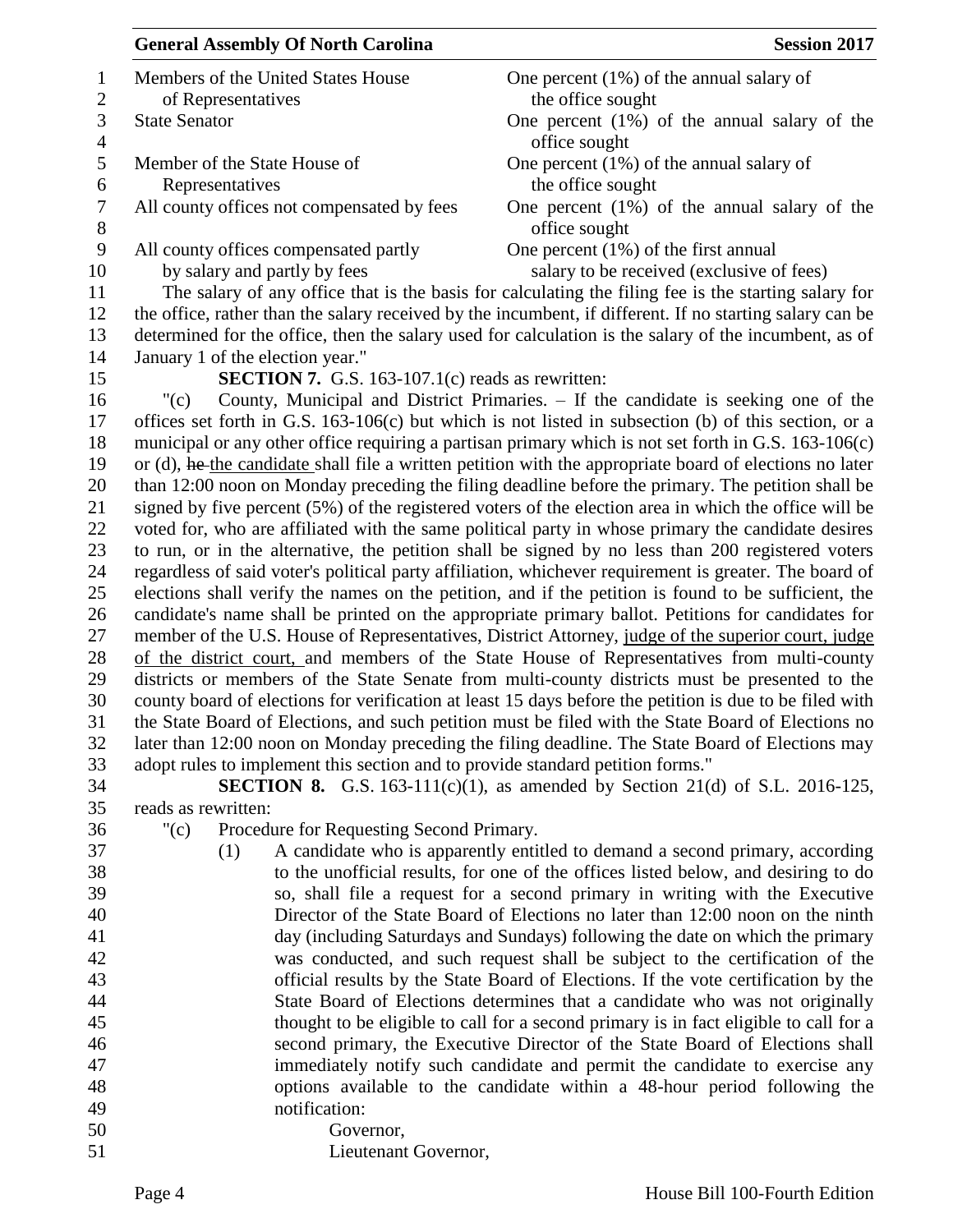| <b>General Assembly Of North Carolina</b>                                           | <b>Session 2017</b>                                                                                   |  |
|-------------------------------------------------------------------------------------|-------------------------------------------------------------------------------------------------------|--|
| All State executive officers,                                                       |                                                                                                       |  |
|                                                                                     | Justices of the Supreme Court, Judges of the Court of Appeals, or                                     |  |
| Justices, Judges, or District Attorneys of the General Court of                     |                                                                                                       |  |
| Justice,                                                                            |                                                                                                       |  |
| United States Senators,                                                             |                                                                                                       |  |
|                                                                                     | Members of the United States House of Representatives,                                                |  |
|                                                                                     | State Senators in multi-county senatorial districts, and                                              |  |
|                                                                                     | Members of the State House of Representatives in multi-county                                         |  |
| representative districts."                                                          |                                                                                                       |  |
| <b>SECTION 9.</b> G.S. 163-114 reads as rewritten:                                  |                                                                                                       |  |
|                                                                                     | "§ 163-114. Filling vacancies among party nominees occurring after nomination and before              |  |
| election.                                                                           |                                                                                                       |  |
|                                                                                     | If any person nominated as a candidate of a political party for one of the offices listed below       |  |
|                                                                                     | (either in a primary or convention or by virtue of having no opposition in a primary) dies, resigns,  |  |
|                                                                                     | or for any reason becomes ineligible or disqualified before the date of the ensuing general election, |  |
| the vacancy shall be filled by appointment according to the following instructions: |                                                                                                       |  |
|                                                                                     |                                                                                                       |  |
| Position                                                                            |                                                                                                       |  |
| President                                                                           | Vacancy is to be filled by appointment of                                                             |  |
| <b>Vice President</b>                                                               | national executive committee of                                                                       |  |
|                                                                                     | political party in which vacancy occurs                                                               |  |
|                                                                                     |                                                                                                       |  |
| Presidential elector or alternate elector                                           | Vacancy is to be filled by appointment of                                                             |  |
| Any elective State office                                                           | State executive committee of political                                                                |  |
| <b>United States Senator</b>                                                        | party in which vacancy occurs                                                                         |  |
|                                                                                     |                                                                                                       |  |
| A district office, including:                                                       | Appropriate district executive committee of                                                           |  |
| Member of the United States House                                                   | political party in which vacancy occurs                                                               |  |
| of Representatives                                                                  |                                                                                                       |  |
| Judge of district court                                                             |                                                                                                       |  |
| <b>District Attorney</b>                                                            |                                                                                                       |  |
| State Senator in a multi-county                                                     |                                                                                                       |  |
| senatorial district                                                                 |                                                                                                       |  |
| Member of State House of                                                            |                                                                                                       |  |
| Representatives in a multi-county                                                   |                                                                                                       |  |
| representative district                                                             |                                                                                                       |  |
|                                                                                     |                                                                                                       |  |
| State Senator in a single-county                                                    | County executive committee of political                                                               |  |
| senatorial district                                                                 | party in which vacancy occurs,                                                                        |  |
| Member of State House of                                                            | provided, in the case of the State                                                                    |  |
| Representatives in a single-county                                                  | Senator or State Representative in a                                                                  |  |
| representative district                                                             | single-county district where not all the                                                              |  |
| Any elective county office                                                          | county is located in that district, then in                                                           |  |
|                                                                                     | voting, only those members of the                                                                     |  |
|                                                                                     | county executive committee who reside                                                                 |  |
|                                                                                     | within the district shall vote                                                                        |  |
| <u>Judge of superior court in a</u>                                                 | County executive committee of political                                                               |  |
| single-county judicial district                                                     | party in which vacancy occurs;                                                                        |  |
| where the district is the whole                                                     | provided, in the case of a superior court                                                             |  |
| county or part of the county                                                        | judge in a single-county district where                                                               |  |
|                                                                                     | not all the county is located in that                                                                 |  |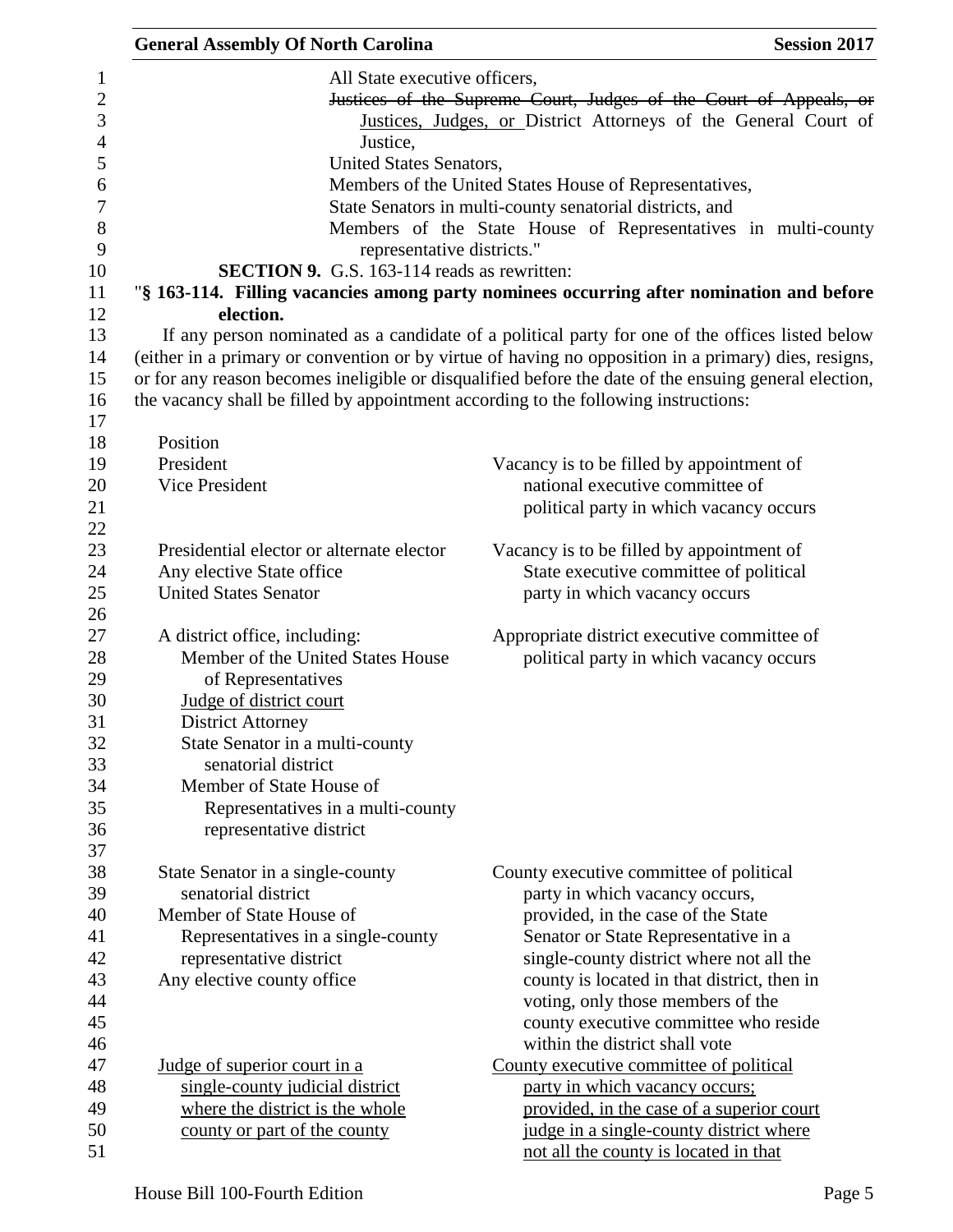| <b>General Assembly Of North Carolina</b>                               | <b>Session 2017</b>                                                                                   |
|-------------------------------------------------------------------------|-------------------------------------------------------------------------------------------------------|
|                                                                         | district, then in voting, only those members                                                          |
|                                                                         | of the county executive committee who                                                                 |
|                                                                         | reside within the district shall vote                                                                 |
| Judge of superior court in a                                            | Appropriate district executive committee of                                                           |
| multicounty judicial district                                           | political party in which vacancy occurs.                                                              |
|                                                                         | The party executive making a nomination in accordance with the provisions of this section shall       |
|                                                                         | certify the name of its nominee to the chairman of the board of elections, State or county, that has  |
|                                                                         | jurisdiction over the ballot item under G.S. 163-182.4. If at the time a nomination is made under     |
|                                                                         | this section the general election ballots have already been printed, the provisions of                |
|                                                                         | G.S.163-165.3(c) shall apply. If a vacancy occurs in a nomination of a political party and that       |
|                                                                         | vacancy arises from a cause other than death and the vacancy in nomination occurs more than 120       |
|                                                                         | days before the general election, the vacancy in nomination may be filled under this section only if  |
|                                                                         | the appropriate executive committee certifies the name of the nominee in accordance with this         |
| paragraph at least 75 days before the general election.                 |                                                                                                       |
|                                                                         | In a county which is partly in a multicounty judicial district, in choosing that county's member      |
|                                                                         | or members of the judicial district executive committee for the multicounty district, only the        |
|                                                                         | county convention delegates or county executive committee members who reside within the area          |
| of the county which is within that multicounty district may vote.       |                                                                                                       |
|                                                                         | In a county not all of which is located in one congressional district, in choosing the                |
|                                                                         | congressional district executive committee member or members from that area of the county, only       |
|                                                                         | the county convention delegates or county executive committee members who reside within the           |
| area of the county which is within the congressional district may vote. |                                                                                                       |
|                                                                         | In a county which is partly in a multi-county senatorial district or which is partly in a             |
|                                                                         | multi-county House of Representatives district, in choosing that county's member or members of        |
|                                                                         | the senatorial district executive committee or House of Representatives district executive            |
|                                                                         | committee for the multi-county district, only the county convention delegates or county executive     |
|                                                                         | committee members who reside within the area of the county which is within that multi-county          |
| district may vote.                                                      |                                                                                                       |
|                                                                         | An individual whose name appeared on the ballot in a primary election preliminary to the              |
|                                                                         | general election shall not be eligible to be nominated to fill a vacancy in the nomination of another |
| party for the same office in the same year."                            |                                                                                                       |
| SECTION 10. G.S. 163-122 reads as rewritten:                            |                                                                                                       |
| "§ 163-122. Unaffiliated candidates nominated by petition.              |                                                                                                       |
| (a)                                                                     | Procedure for Having Name Printed on Ballot as Unaffiliated Candidate. - Any                          |
|                                                                         | qualified voter who seeks to have his the voter's name printed on the general election ballot as an   |
| unaffiliated candidate shall:                                           |                                                                                                       |
| (1)                                                                     | If the office is a statewide office, file written petitions with the State Board of                   |
|                                                                         | Elections supporting his the voter's candidacy for a specified office. These                          |
|                                                                         | petitions must be filed with the State Board of Elections on or before 12:00                          |
|                                                                         | noon on the last Friday in June preceding the general election second                                 |
|                                                                         | Wednesday prior to the primary election and must be signed by qualified voters                        |
|                                                                         | of the State equal in number to two percent $(2%)$ of the total number of voters                      |
|                                                                         | who voted in the most recent general election for Governor. Also, the petition                        |
|                                                                         | must be signed by at least 200 registered voters from each of four congressional                      |
|                                                                         | districts in North Carolina. No later than 5:00 p.m. on the fifteenth day                             |
|                                                                         | preceding the date the petitions are due to be filed with the State Board of                          |
|                                                                         | Elections, each petition shall be presented to the chairman of the board of                           |
|                                                                         | elections of the county in which the signatures were obtained. Provided the                           |
|                                                                         | petitions are timely submitted, the chairman-The petitions shall be divided into                      |
|                                                                         | sections based on the county in which the signatures were obtained. Provided                          |
|                                                                         | the petitions are timely filed, the State Board of Elections shall require the filed                  |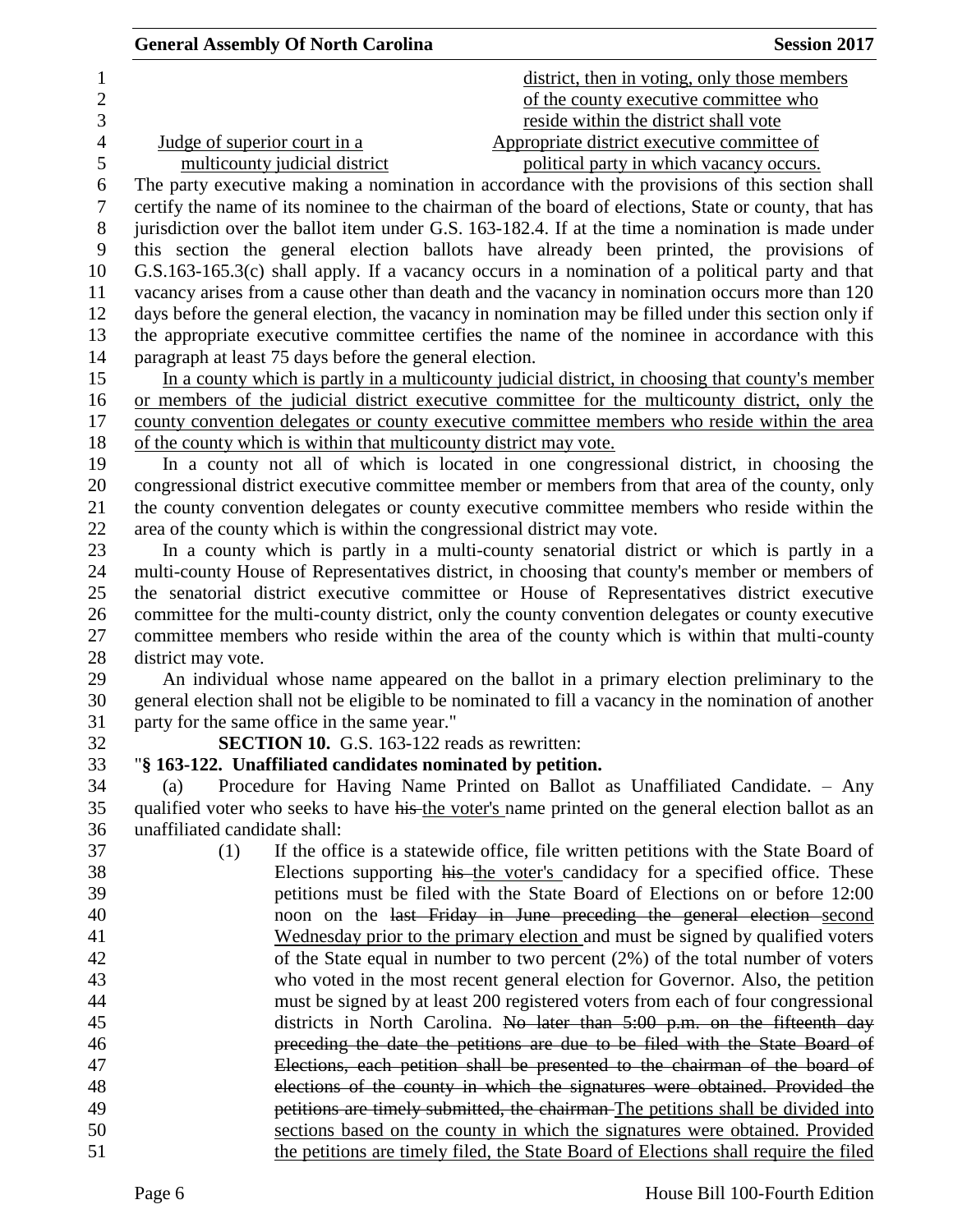|     | <b>General Assembly Of North Carolina</b>                                               | <b>Session 2017</b> |
|-----|-----------------------------------------------------------------------------------------|---------------------|
|     | petition be verified no later than 15 business days after canvass of the primary        |                     |
|     | in one of the following ways:                                                           |                     |
|     | The Executive Director shall examine the names on the petition and<br>$\underline{a}$ . |                     |
|     | place a check mark on the petition by the name of each signer who is                    |                     |
|     | qualified and registered to vote in the designated county and shall attach              |                     |
|     | to the petition a signed certificate. Said certificates shall state that the            |                     |
|     | signatures on the petition have been checked against the registration                   |                     |
|     | records and shall indicate the number of signers to be qualified and                    |                     |
|     | registered to vote in each county.                                                      |                     |
|     | The chair shall examine the names on the petition and place a check<br><u>b.</u>        |                     |
|     | mark on the petition by the name of each signer who is qualified and                    |                     |
|     | registered to vote in his the chair's county and shall attach to the petition           |                     |
|     | his the chair's signed certificate. Said certificates shall state that the              |                     |
|     | signatures on the petition have been checked against the registration                   |                     |
|     | records and shall indicate the number of signers to be qualified and                    |                     |
|     | registered to vote in his the chair's county. The chair shall return the                |                     |
|     | petition and certificate to the State Board.                                            |                     |
|     | The chairman-State Board shall return a copy of each petition, together with a          |                     |
|     | copy of the certificate required in this section, to the person who presented it to     |                     |
|     | him for checking. Verification by the chairman of the county board of elections         |                     |
|     | shall be completed within two weeks from the date such petitions are                    |                     |
|     | presented the State Board.                                                              |                     |
| (2) | If Except as provided in this subsection, if the office is a district office under      |                     |
|     | the jurisdiction of the State Board of Elections under G.S. 163-182.4(b), file          |                     |
|     | written petitions with the State Board of Elections supporting that voter's             |                     |
|     | candidacy for a specified office. These petitions must be filed with the State          |                     |
|     | Board of Elections on or before 12:00 noon on the last Friday in June preceding         |                     |
|     | the general election second Wednesday prior to the primary election and must            |                     |
|     | be signed by qualified voters of the district equal in number to four percent           |                     |
|     | (4%) of the total number of registered voters in the district as reflected by the       |                     |
|     | voter registration records of the State Board of Elections as of January 1 of the       |                     |
|     | year in which the general election is to be held. Each petition shall be presented      |                     |
|     | to the chairman of the board of elections of the county in which the signatures         |                     |
|     | were obtained. The chairman shall examine the names on the petition and the             |                     |
|     | procedure for certification and deadline for submission to the county board             |                     |
|     | shall be the same The petitions shall be divided into sections based on the             |                     |
|     | county in which the signatures were obtained. The petitions shall be verified as        |                     |
|     | specified in (1) above subdivision (1) of this subsection.                              |                     |
| (3) | If the office is a county office or a single county legislative district, file written  |                     |
|     | petitions with the chairman-chair or director of the county board of elections          |                     |
|     | supporting his the voter's candidacy for a specified county office. These               |                     |
|     | petitions must be filed with the county board of elections on or before 12:00           |                     |
|     | noon on the last Friday in June preceding the general election second                   |                     |
|     | Wednesday prior to the primary election and must be signed by qualified voters          |                     |
|     | of the county equal in number to four percent (4%) of the total number of               |                     |
|     | registered voters in the county as reflected by the voter registration records of       |                     |
|     | the State Board of Elections as of January 1 of the year in which the general           |                     |
|     | election is to be held, except if the office is for a district consisting of less than  |                     |
|     | the entire county and only the voters in that district vote for that office, the        |                     |
|     | petitions must be signed by qualified voters of the district equal in number to         |                     |
|     | four percent (4%) of the total number of voters in the district according to the        |                     |
|     |                                                                                         |                     |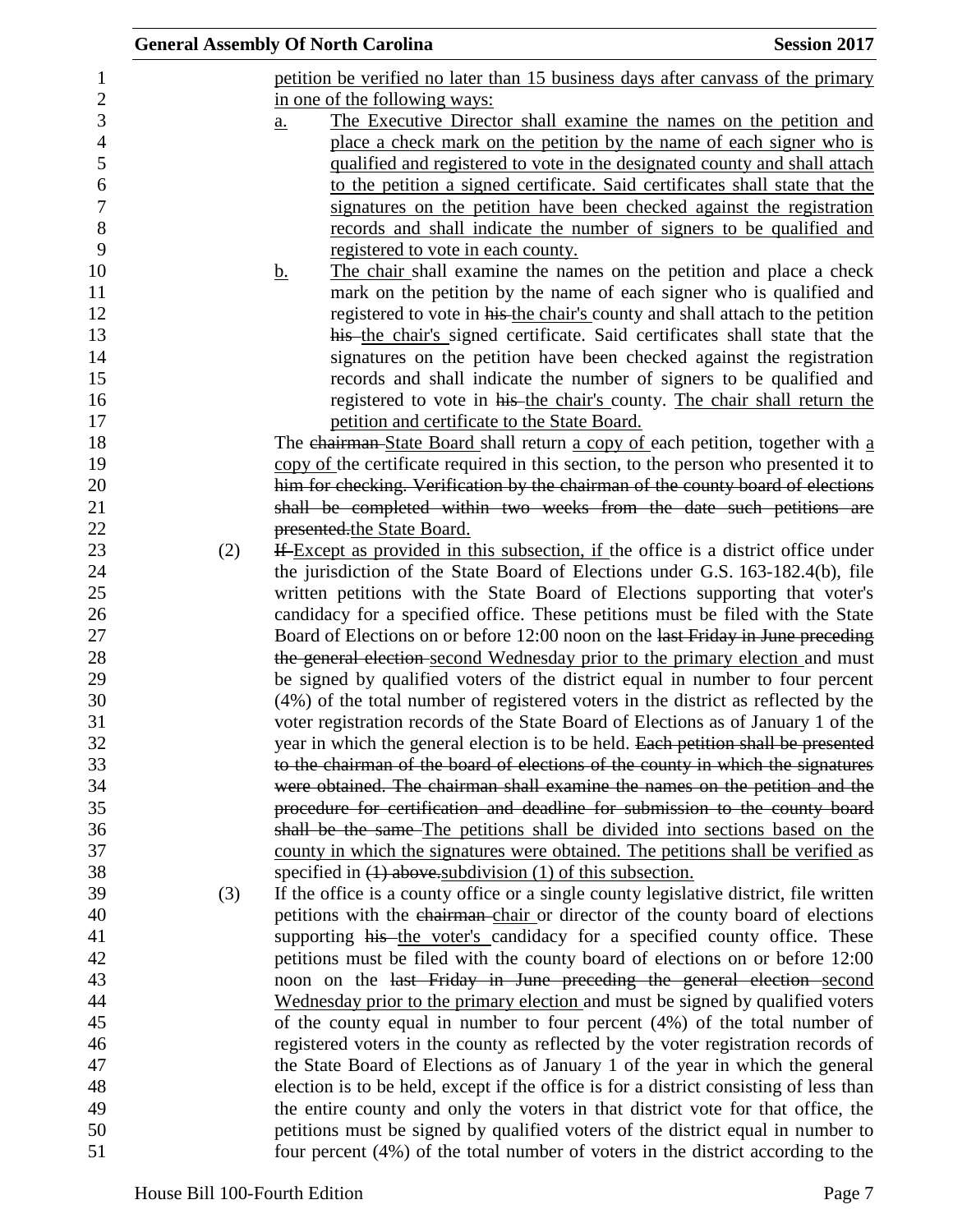|                              | <b>General Assembly Of North Carolina</b>                                                                                                                                                                                                                                                                                                                                                                                                                                                                                                                                                                                                                                                                                                                                                                                   | <b>Session 2017</b> |
|------------------------------|-----------------------------------------------------------------------------------------------------------------------------------------------------------------------------------------------------------------------------------------------------------------------------------------------------------------------------------------------------------------------------------------------------------------------------------------------------------------------------------------------------------------------------------------------------------------------------------------------------------------------------------------------------------------------------------------------------------------------------------------------------------------------------------------------------------------------------|---------------------|
|                              | voter registration records of the State Board of Elections as of January 1 of the<br>year in which the general election is to be held. Each petition shall be presented<br>to the chairman or director of the county board of elections. The chairman shall<br>examine, or cause to be examined, the names on the petition and the procedure<br>for certification shall be the same as specified in $(1)$ above. The chair or director<br>of the county board of elections shall verify the filed petition no later than 15<br>business days after canvass as provided in sub-subdivision b. of subdivision $(1)$<br>of this subsection, and shall return a copy of each petition, together with a copy<br>of the certificate required in this section, to the person who presented it to the<br>county board of elections. |                     |
| (4)                          | If the office is a partisan municipal office, file written petitions with the                                                                                                                                                                                                                                                                                                                                                                                                                                                                                                                                                                                                                                                                                                                                               |                     |
|                              | chairman-chair or director of the county board of elections in the county                                                                                                                                                                                                                                                                                                                                                                                                                                                                                                                                                                                                                                                                                                                                                   |                     |
|                              | wherein the municipality is located supporting his-the voter's candidacy for a                                                                                                                                                                                                                                                                                                                                                                                                                                                                                                                                                                                                                                                                                                                                              |                     |
|                              | specified municipal office. These petitions must be filed with the county board                                                                                                                                                                                                                                                                                                                                                                                                                                                                                                                                                                                                                                                                                                                                             |                     |
|                              | of elections on or before the time and date specified in G.S. 163-296 and must                                                                                                                                                                                                                                                                                                                                                                                                                                                                                                                                                                                                                                                                                                                                              |                     |
|                              | be signed by the number of qualified voters specified in G.S. 163-296. The                                                                                                                                                                                                                                                                                                                                                                                                                                                                                                                                                                                                                                                                                                                                                  |                     |
|                              | procedure for certification shall be the same as specified in (1) above. The chair                                                                                                                                                                                                                                                                                                                                                                                                                                                                                                                                                                                                                                                                                                                                          |                     |
|                              | or director of the county board of elections shall verify the filed petition no later                                                                                                                                                                                                                                                                                                                                                                                                                                                                                                                                                                                                                                                                                                                                       |                     |
|                              | than 15 business days after canvass as provided in sub-subdivision b. of<br>subdivision (1) of this subsection, and shall return a copy of each petition,                                                                                                                                                                                                                                                                                                                                                                                                                                                                                                                                                                                                                                                                   |                     |
|                              | together with a copy of the certificate required in this section, to the person who                                                                                                                                                                                                                                                                                                                                                                                                                                                                                                                                                                                                                                                                                                                                         |                     |
|                              | presented it to the county board of elections.                                                                                                                                                                                                                                                                                                                                                                                                                                                                                                                                                                                                                                                                                                                                                                              |                     |
| (5)                          | If the office is a superior court judge or a district court judge, regardless of                                                                                                                                                                                                                                                                                                                                                                                                                                                                                                                                                                                                                                                                                                                                            |                     |
|                              | whether the district lies entirely in one county or in more than one county, file                                                                                                                                                                                                                                                                                                                                                                                                                                                                                                                                                                                                                                                                                                                                           |                     |
|                              | written petitions with the State Board of Elections supporting that voter's                                                                                                                                                                                                                                                                                                                                                                                                                                                                                                                                                                                                                                                                                                                                                 |                     |
|                              | candidacy for a specified office. These petitions must be filed with the State                                                                                                                                                                                                                                                                                                                                                                                                                                                                                                                                                                                                                                                                                                                                              |                     |
|                              | <u>Board of Elections on or before 12:00 noon on the second Wednesday prior to</u>                                                                                                                                                                                                                                                                                                                                                                                                                                                                                                                                                                                                                                                                                                                                          |                     |
|                              | the primary election and must be signed by qualified voters of the district equal                                                                                                                                                                                                                                                                                                                                                                                                                                                                                                                                                                                                                                                                                                                                           |                     |
|                              | in number to two percent $(2\%)$ of the total number of registered voters in the                                                                                                                                                                                                                                                                                                                                                                                                                                                                                                                                                                                                                                                                                                                                            |                     |
|                              | district as reflected by the voter registration records of the State Board of                                                                                                                                                                                                                                                                                                                                                                                                                                                                                                                                                                                                                                                                                                                                               |                     |
|                              | Elections as of January 1 of the year in which the general election is to be held.                                                                                                                                                                                                                                                                                                                                                                                                                                                                                                                                                                                                                                                                                                                                          |                     |
|                              | The petitions shall be divided into sections based on the county in which the                                                                                                                                                                                                                                                                                                                                                                                                                                                                                                                                                                                                                                                                                                                                               |                     |
|                              | signatures were obtained. The petitions shall be verified as specified in<br>subdivision $(1)$ of this subsection.                                                                                                                                                                                                                                                                                                                                                                                                                                                                                                                                                                                                                                                                                                          |                     |
|                              | Upon compliance with the provisions of subdivisions (1), (2), (3), or (4) (4), or (5) of this                                                                                                                                                                                                                                                                                                                                                                                                                                                                                                                                                                                                                                                                                                                               |                     |
|                              | subsection, the board of elections with which the petitions have been timely filed shall cause the                                                                                                                                                                                                                                                                                                                                                                                                                                                                                                                                                                                                                                                                                                                          |                     |
|                              | unaffiliated candidate's name to be printed on the general election ballots in accordance with                                                                                                                                                                                                                                                                                                                                                                                                                                                                                                                                                                                                                                                                                                                              |                     |
| Article 14A of this Chapter. |                                                                                                                                                                                                                                                                                                                                                                                                                                                                                                                                                                                                                                                                                                                                                                                                                             |                     |
| $\left( a1\right)$           | An individual whose name appeared on the ballot in a primary election preliminary to                                                                                                                                                                                                                                                                                                                                                                                                                                                                                                                                                                                                                                                                                                                                        |                     |
|                              | the general election shall not be eligible to have his-that individual's name placed on the general                                                                                                                                                                                                                                                                                                                                                                                                                                                                                                                                                                                                                                                                                                                         |                     |
|                              | election ballot as an unaffiliated candidate for the same office in that year.                                                                                                                                                                                                                                                                                                                                                                                                                                                                                                                                                                                                                                                                                                                                              |                     |
| (b)                          | Form of Petition. – Petitions requesting an unaffiliated candidate to be placed on the                                                                                                                                                                                                                                                                                                                                                                                                                                                                                                                                                                                                                                                                                                                                      |                     |
|                              | general election ballot shall contain on the heading of each page of the petition in bold print or in                                                                                                                                                                                                                                                                                                                                                                                                                                                                                                                                                                                                                                                                                                                       |                     |
|                              | all capital letters the words: "THE UNDERSIGNED REGISTERED VOTERS IN                                                                                                                                                                                                                                                                                                                                                                                                                                                                                                                                                                                                                                                                                                                                                        |                     |
|                              | COUNTY HEREBY PETITION ON BEHALF OF ___________ AS AN UNAFFILIATED                                                                                                                                                                                                                                                                                                                                                                                                                                                                                                                                                                                                                                                                                                                                                          |                     |
|                              | CANDIDATE FOR THE OFFICE OF<br>IN THE NEXT GENERAL ELECTION.                                                                                                                                                                                                                                                                                                                                                                                                                                                                                                                                                                                                                                                                                                                                                                |                     |
| THE                          | THE UNDERSIGNED HEREBY PETITION THAT SUBJECT CANDIDATE BE PLACED ON<br>APPROPRIATE BALLOT UPON COMPLIANCE WITH THE PROVISIONS                                                                                                                                                                                                                                                                                                                                                                                                                                                                                                                                                                                                                                                                                               |                     |
| CONTAINED IN G.S. 163-122."  |                                                                                                                                                                                                                                                                                                                                                                                                                                                                                                                                                                                                                                                                                                                                                                                                                             |                     |
| $\left(\mathrm{e}\right)$    | This section does not apply to elections under Article 25 of this Chapter.                                                                                                                                                                                                                                                                                                                                                                                                                                                                                                                                                                                                                                                                                                                                                  |                     |
|                              |                                                                                                                                                                                                                                                                                                                                                                                                                                                                                                                                                                                                                                                                                                                                                                                                                             |                     |